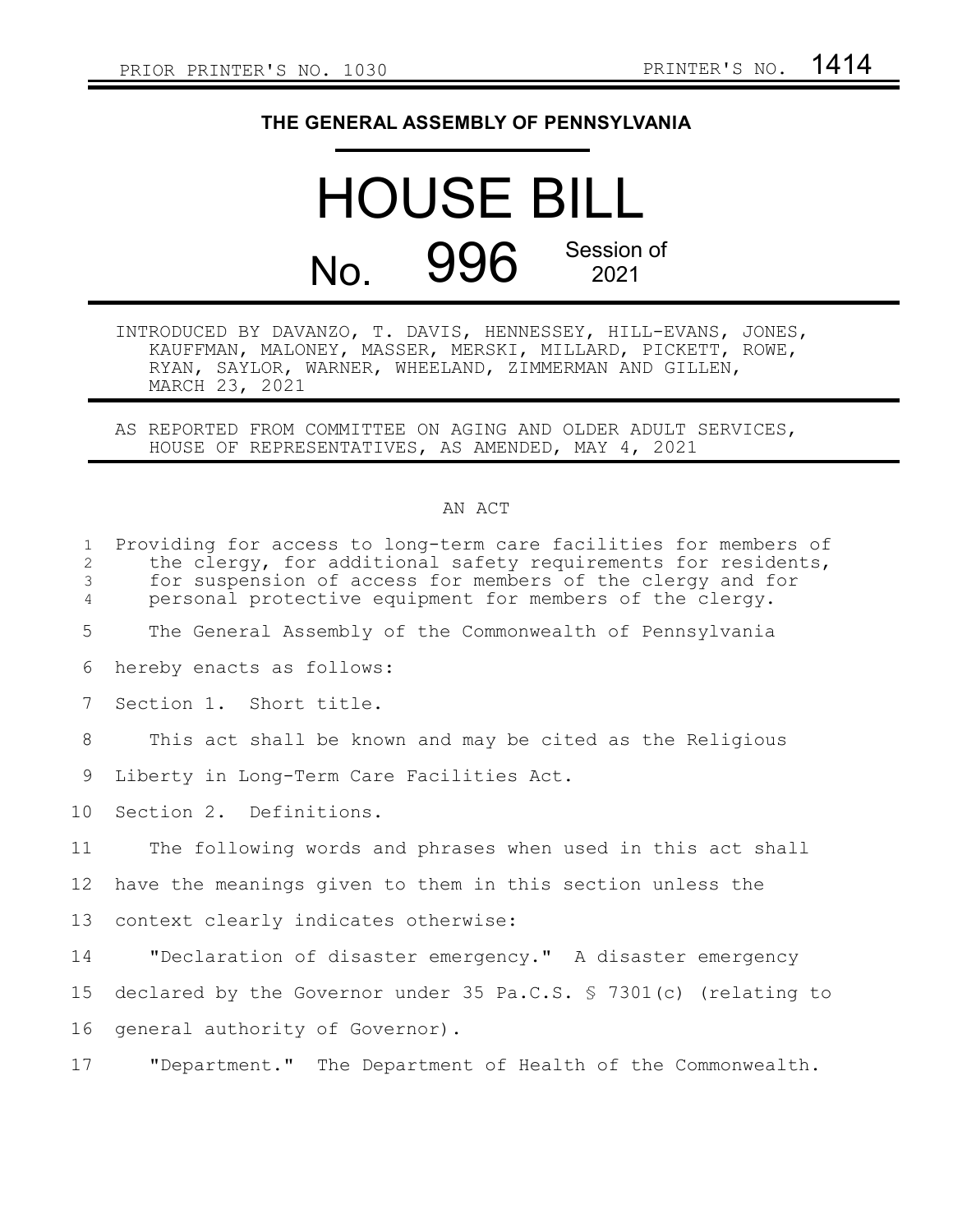"Member of the clergy." A clergyman, priest, rabbi,minister, Christian Science practitioner, religious healer or spiritual leader of any regularly established church or other religious organization. 1 2 3 4

"LOCK-DOWN PHASE." A PERIOD OF TIME A LONG-TERM CARE FACILITY RESTRICTS VISITATION FROM THE GENERAL PUBLIC TO RESIDENTS OF THE FACILITY. 5 6 7

"Long-term care facility." A facility licensed by the department or the Department of Human Services, including, but not limited to, a long-term care nursing facility, a skilled nursing facility, an assisted living facility, a personal care home, an older adult daily living center, OR an independent long-term care facility or an intermediate care facility forindividuals with intellectual disabilities. **<-- <--** 8 9 10 11 12 13 14

"MEMBER OF THE CLERGY." A CLERGYMAN, PRIEST, RABBI, MINISTER, CHRISTIAN SCIENCE PRACTITIONER, RELIGIOUS HEALER OR SPIRITUAL LEADER OF ANY REGULARLY ESTABLISHED CHURCH OR OTHER RELIGIOUS ORGANIZATION. 15 16 17 18

"Resident." An adult with established residency in a longterm care facility. 19 20

Section 3. Access to long-term care facilities for members of the clergy. 21 22

The department, in consultation with the Department of Human Services, shall establish protocols to allow a resident or an individual with decision-making authority for the resident to request visitation by a member of the clergy during a declaration of disaster emergency. A member of the clergy shall meet the necessary qualifications to enter the long-term care facility to provide in-person physical or emotional support to a resident of a long-term care facility on a voluntary basis and 23 24 25 26 27 28 29 30

20210HB0996PN1414 - 2 -

**<--**

**<--**

**<--**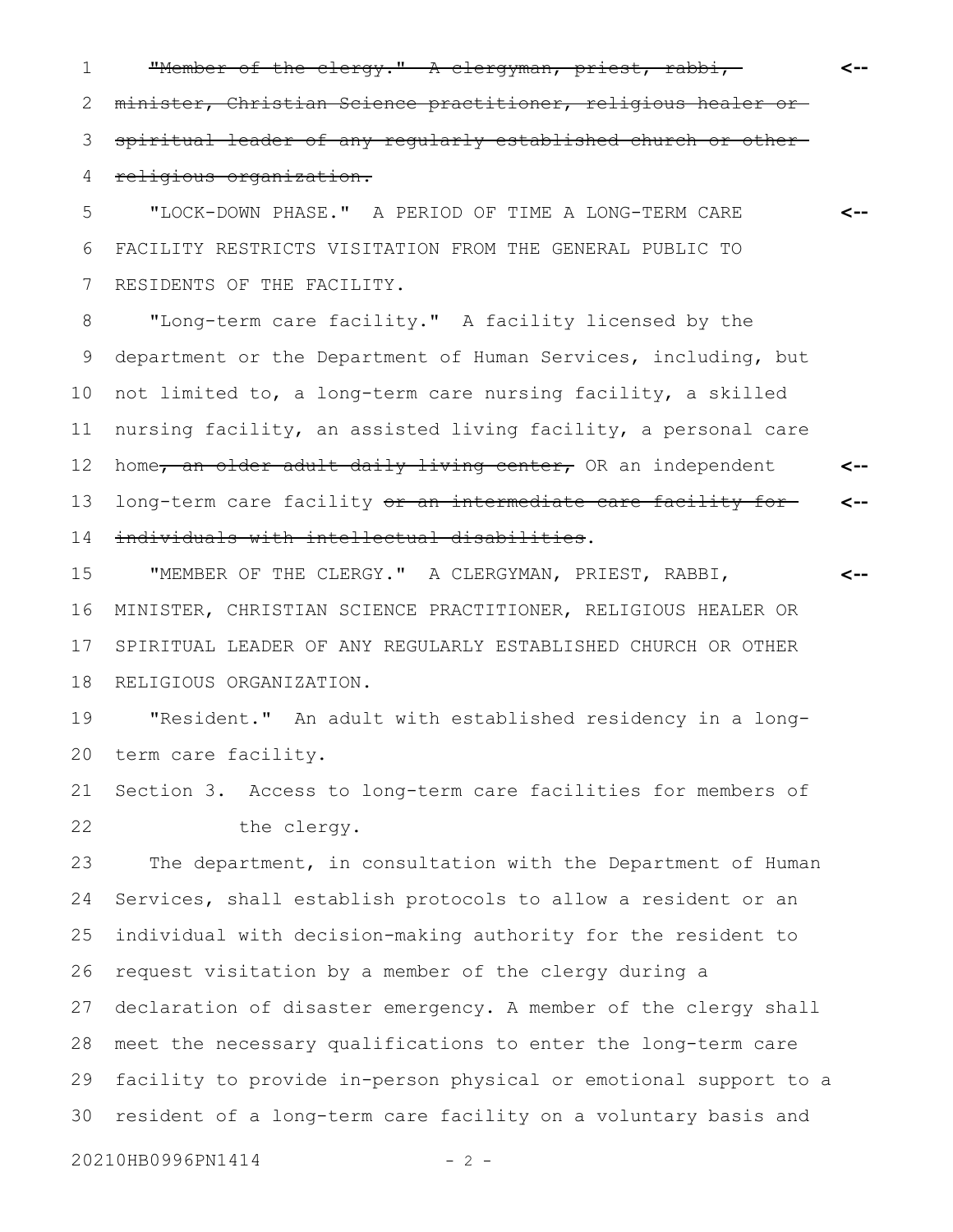in accordance with the protocols established under this section. THE DEPARTMENT MAY UPDATE THE PROTOCOLS ESTABLISHED UNDER THIS SECTION AT ANY TIME DURING THE DISASTER EMERGENCY. THE DEPARTMENT MAY NOT UPDATE THE PROTOCOLS ESTABLISHED UNDER THIS SECTION TO EXPAND THE DURATION OF THE LOCK-DOWN PHASE UNDER PARAGRAPH (2) FOR A TIME PERIOD EXCEEDING 45 DAYS. The protocols shall include all of the following: **<--** 1 2 3 4 5 6 7

(1) Safety measures for members of the clergy, including, but not limited to, restrictions on travel, enhanced testing for communicable diseases and the necessary safety equipment required to protect the health and safety of the residents and staff of the long-term care facility. 8 9 10 11 12

(2) A duration, SET BY THE DEPARTMENT, IN CONSULTATION WITH THE DEPARTMENT OF HUMAN SERVICES not to exceed 30 45 days, when a long-term care facility may enter a lock-down phase DURING WHICH THE LONG-TERM CARE FACILITY MAY EXCLUDE MEMBERS OF THE CLERGY for the purpose of establishing safety measures for residents and members of the clergy. **<-- <-- <--** 13 14 15 16 17 18

Section 4. Additional safety requirements for residents. 19

A long-term care facility may establish additional safety requirements to protect the residents if the requirements meet all of the following criteria:, INCLUDING LIMITATIONS ON THE DURATION OF THE VISITS, THE NUMBER OF VISITORS PER WEEK PER RESIDENT, THE LOCATION OF VISITS AND THE SPACING OF VISITORS. THE REQUIREMENTS UNDER THIS SUBSECTION SHALL MEET ALL OF THE FOLLOWING CRITERIA: **<-- <--** 20 21 22 23 24 25 26

(1) The requirements are directly linked to a declaration of disaster emergency. 27 28

(2) The requirements are not so burdensome and onerous as to substantially prevent a member of the clergy from being 29 30

20210HB0996PN1414 - 3 -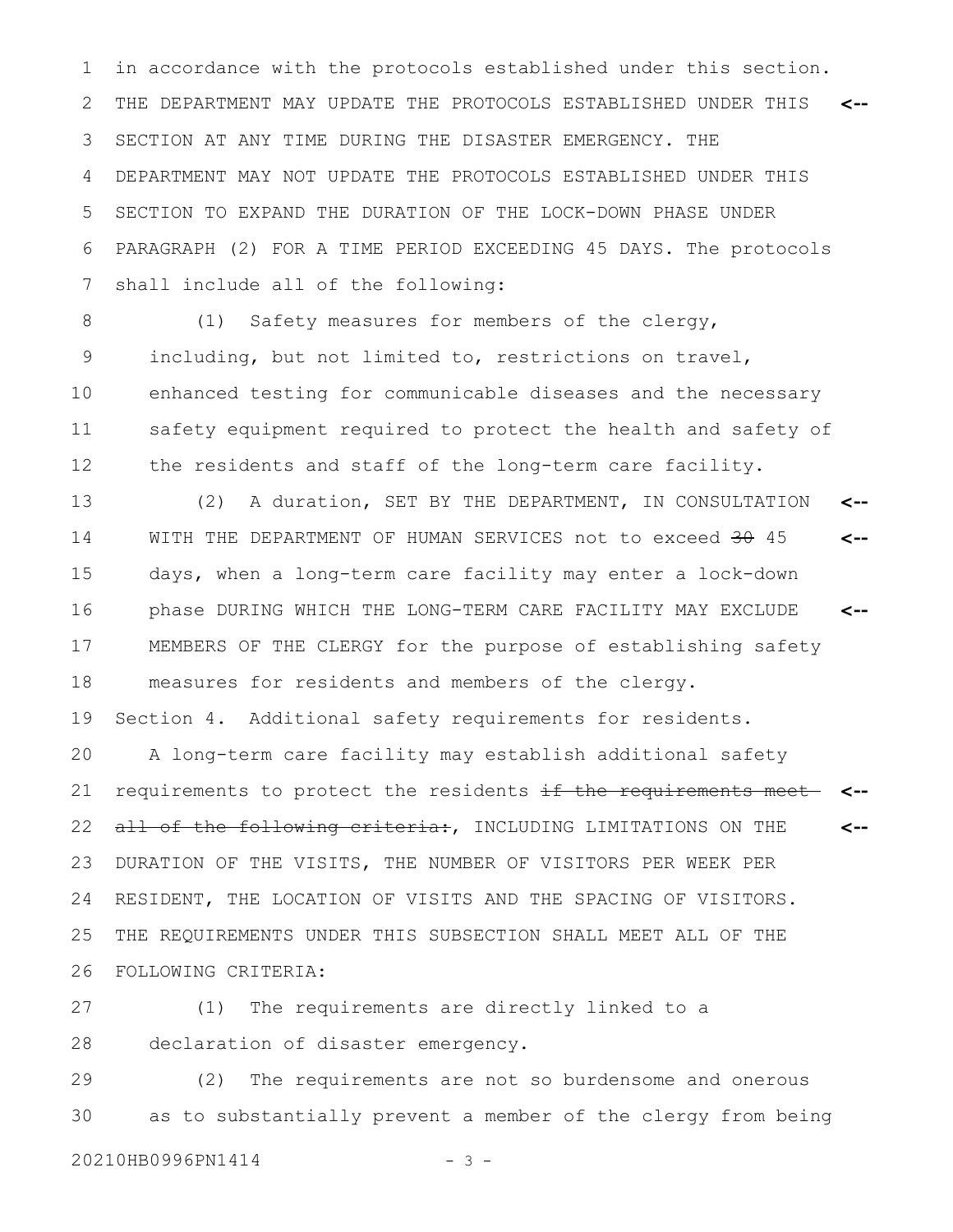able to visit a resident in person. 1

Section 5. Suspension of access for members of the clergy. 2

A long-term care facility may suspend access to a member of the clergy who violates the protocols established under section 3, and the long-term care facility shall allow the resident, or an individual with decision-making authority for the resident, to immediately request another member of the clergy. 3 4 5 6 7

Section 6. Personal protective equipment for members of the clergy. 8 9

A long-term care facility may require a member of the clergy to provide personal protective equipment for himself or herself or assume the cost of the personal protective equipment provided by the facility to allow the member of the clergy to access the long-term care facility. PERSONAL PROTECTIVE EQUIPMENT PROVIDED **<--** BY THE LONG-TERM CARE FACILITY MAY NOT REDUCE THE PERSONAL PROTECTIVE EQUIPMENT AVAILABLE TO THE EMPLOYEES AND STAFF OF THE LONG-TERM CARE FACILITY. 10 11 12 13 14 15 16 17

Section 7. Applicability. 18

This act shall apply for the period commencing 15 days after a declaration of disaster emergency and THAT RESULTS IN A LOCK-**<--** DOWN PHASE OF LONG-TERM CARE FACILITIES UNTIL 60 days after the termination or expiration of the declaration of disaster emergency by executive order, proclamation or operation of law. Section 8. Construction. 19 20 21 22 23 24

Nothing in this act shall be construed to: 25

(1) prohibit or restrict long-term care facilities from allowing members of the clergy to visit residents in a manner deemed appropriate by the long-term care facilities before the effective date of section 3; or 26 27 28 29

(2) supersede Federal authority regarding long-term care 20210HB0996PN1414 - 4 -30